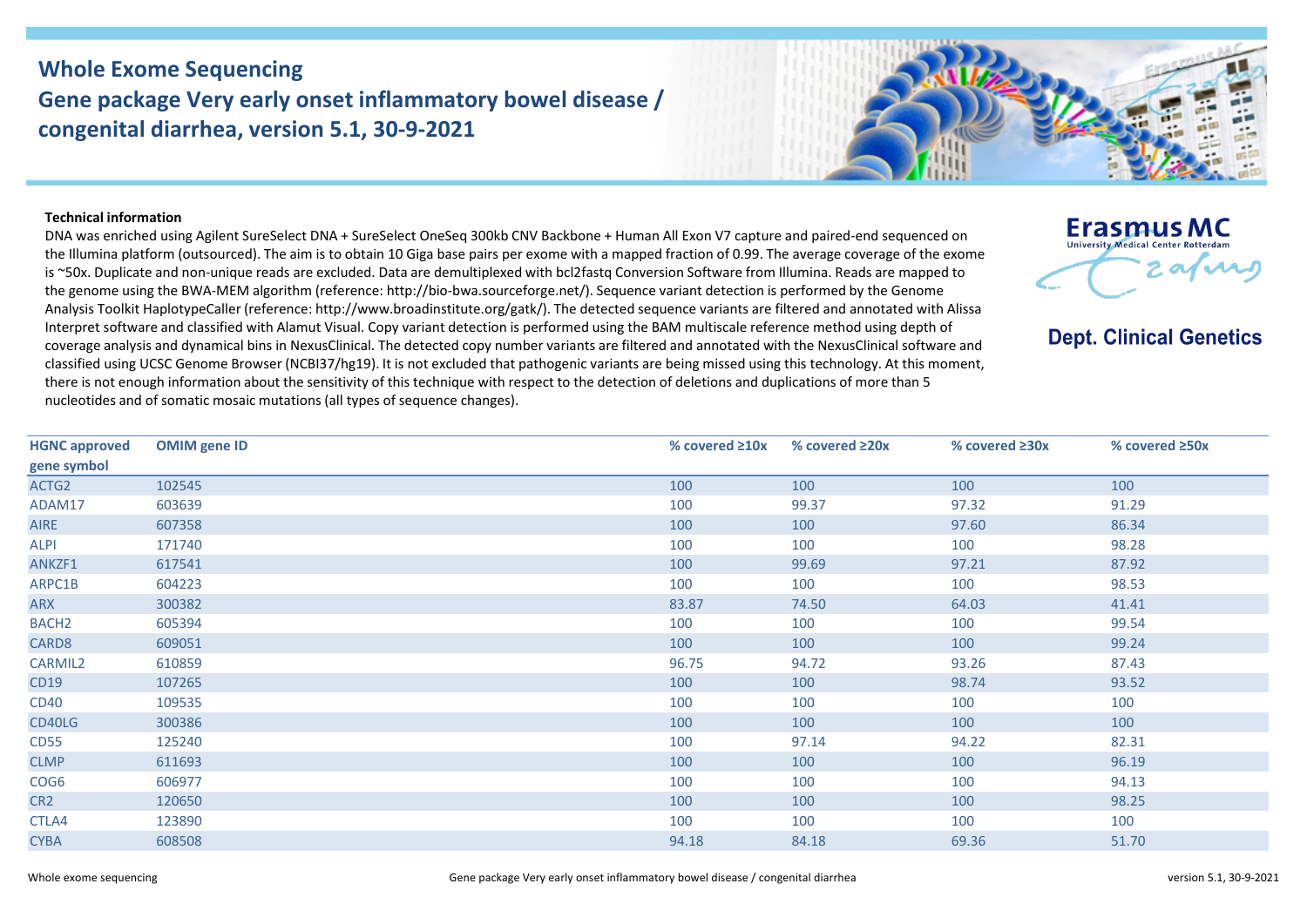| <b>HGNC approved</b> | <b>OMIM</b> gene ID | % covered ≥10x | % covered ≥20x | % covered ≥30x | % covered ≥50x |
|----------------------|---------------------|----------------|----------------|----------------|----------------|
| gene symbol          |                     |                |                |                |                |
| <b>CYBB</b>          | 300481              | 100            | 100            | 99.37          | 90.15          |
| CYBC1                | $No$ $ID$           | 100            | 99.85          | 93.76          | 84.58          |
| DEF6                 | 610094              | 100            | 98.56          | 95.58          | 90.53          |
| DGAT1                | 604900              | 94.65          | 87.80          | 87.80          | 87.80          |
| DOCK <sub>2</sub>    | 603122              | 100            | 99.64          | 99.04          | 97.67          |
| DOCK8                | 611432              | 100            | 99.90          | 99.32          | 96.02          |
| DUOX2                | 606759              | 100            | 99.04          | 96.25          | 91.09          |
| <b>EGFR</b>          | 131550              | 100            | 99.99          | 98.54          | 96.71          |
| ELF4                 | 300775              | 100            | 98.98          | 95.21          | 87.69          |
| <b>EPCAM</b>         | 185535              | 100            | 100            | 98.53          | 91.44          |
| FOXP3                | 300292              | 100            | 100            | 97.39          | 71.38          |
| GPIHBP1              | 612757              | 100            | 100            | 100            | 96.91          |
| GUCY2C               | 601330              | 100            | 100            | 99.68          | 96.97          |
| HPS1                 | 604982              | 100            | 100            | 100            | 92.54          |
| HPS4                 | 606682              | 100            | 100            | 100            | 97.21          |
| HPS6                 | 607522              | 100            | 100            | 96.48          | 82.94          |
| <b>ICOS</b>          | 604558              | 100            | 100            | 100            | 100            |
| <b>IKBKG</b>         | 300248              | 38.62          | 26.61          | 25.50          | 20.50          |
| IL10                 | 124092              | 100            | 100            | 100            | 100            |
| IL10RA               | 146933              | 100            | 100            | 98.69          | 95.09          |
| IL10RB               | 123889              | 100            | 93.99          | 93.81          | 90.67          |
| IL21                 | 605384              | 100            | 100            | 95.90          | 85.41          |
| IL21R                | 605383              | 100            | 100            | 100            | 97.47          |
| IL2RA                | 147730              | 100            | 100            | 100            | 100            |
| IL2RB                | 146710              | 100            | 100            | 99.45          | 94.65          |
| <b>ITCH</b>          | 606409              | 98.68          | 96.77          | 94.95          | 91.42          |
| ITGB2                | 600065              | 100            | 98.62          | 95.82          | 84.75          |
| <b>LCT</b>           | 603202              | 100            | 100            | 100            | 99.20          |
| <b>LRBA</b>          | 606453              | 99.46          | 99.46          | 98.88          | 95.72          |
| MALT1                | 604860              | 95.00          | 91.36          | 90.18          | 89.31          |
| <b>MEFV</b>          | 608107              | 100            | 100            | 99.96          | 95.89          |
| <b>MPI</b>           | 154550              | 100            | 100            | 100            | 100            |
| <b>MVK</b>           | 251170              | 100            | 100            | 100            | 97.30          |
| MYO5B                | 606540              | 100            | 100            | 99.61          | 96.06          |
| NCF1                 | 608512              | 58.99          | 53.96          | 41.33          | 24.75          |
| NCF <sub>2</sub>     | 608515              | 100            | 100            | 100            | 100            |
| NCF4                 | 601488              | 100            | 100            | 99.63          | 87.67          |
| NEUROG3              | 604882              | 100            | 100            | 99.24          | 93.81          |
| <b>NFKBIA</b>        | 164008              | 100            | 100            | 99.72          | 93.88          |
| NLRC4                | 606831              | 100            | 100            | 100            | 100            |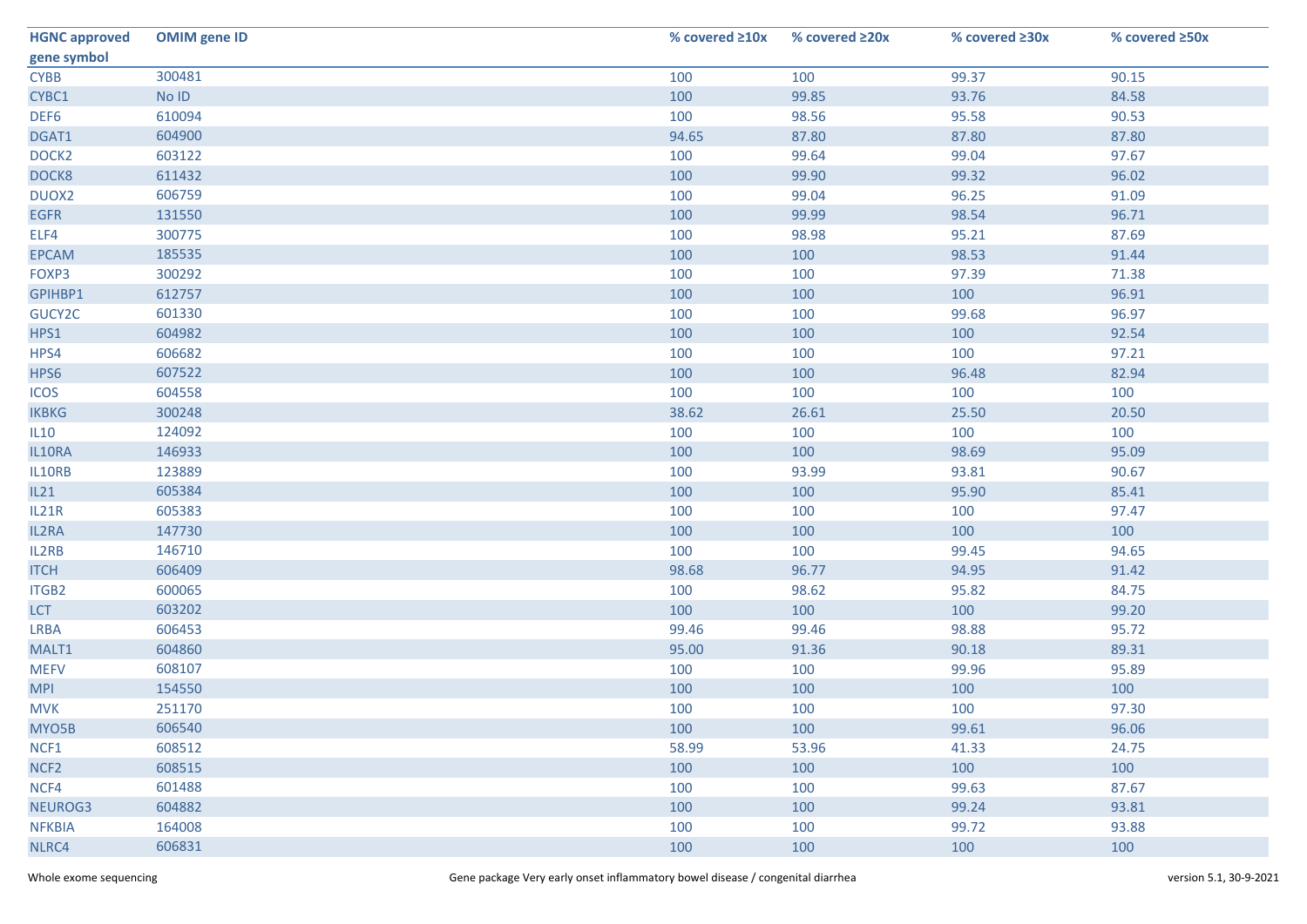| <b>HGNC approved</b>            | <b>OMIM</b> gene ID | % covered ≥10x | % covered ≥20x | % covered ≥30x | % covered ≥50x |
|---------------------------------|---------------------|----------------|----------------|----------------|----------------|
| gene symbol                     |                     |                |                |                |                |
| NOD <sub>2</sub>                | 605956              | 100            | 100            | 100            | 96.90          |
| <b>OTULIN</b>                   | 615712              | 90.38          | 85.62          | 85.62          | 83.36          |
| PCSK1                           | 162150              | 100            | 100            | 100            | 98.76          |
| PLA2G4A                         | 600522              | 100            | 100            | 100            | 97.45          |
| PLCG <sub>2</sub>               | 600220              | 100            | 100            | 100            | 97.94          |
| <b>PLVAP</b>                    | 607647              | 100            | 100            | 98.96          | 92.98          |
| <b>PNLIP</b>                    | 246600              | 100            | 100            | 100            | 98.17          |
| POLA1                           | 312040              | 100            | 99.72          | 96.89          | 86.82          |
| PTPN2                           | 176887              | 99.38          | 93.86          | 93.86          | 91.52          |
| RAC <sub>2</sub>                | 602049              | 100            | 100            | 100            | 98.71          |
| RFX6                            | 612659              | 100            | 100            | 100            | 98.34          |
| RIPK1                           | 603453              | 100            | 100            | 99.59          | 95.26          |
| SAR1B                           | 607690              | 100            | 93.42          | 87.96          | 87.96          |
| SH2D1A                          | 300490              | 100            | 100            | 100            | 100            |
| SI                              | 609845              | 100            | 98.55          | 96.43          | 90.73          |
| SKIV2L                          | 600478              | 100            | 100            | 99.84          | 96.66          |
| <b>SLC10A2</b>                  | 601295              | 100            | 100            | 100            | 99.48          |
| <b>SLC26A3</b>                  | 126650              | 100            | 100            | 100            | 99.11          |
| SLC <sub>2</sub> A <sub>2</sub> | 138160              | 100            | 100            | 100            | 99.39          |
| <b>SLC37A4</b>                  | 602671              | 99.87          | 99.87          | 99.87          | 97.46          |
| <b>SLC39A4</b>                  | 607059              | 100            | 100            | 100            | 100            |
| SLC5A1                          | 182380              | 100            | 100            | 100            | 96.84          |
| SLC7A7                          | 603593              | 100            | 100            | 100            | 99.30          |
| SLC9A3                          | 182307              | 100            | 98.59          | 96.45          | 87.91          |
| SPINT2                          | 605124              | 100            | 100            | 98.44          | 87.11          |
| STAT1                           | 600555              | 97.25          | 97.09          | 97.09          | 96.12          |
| STAT3                           | 102582              | 100            | 100            | 100            | 96.39          |
| STAT5B                          | 604260              | 100            | 99.49          | 97.08          | 89.89          |
| STX3                            | 600876              | 100            | 100            | 96.06          | 95.31          |
| STXBP2                          | 601717              | 100            | 96.88          | 91.83          | 79.08          |
| TCN <sub>2</sub>                | 613441              | 100            | 100            | 100            | 96.44          |
| TGFB1                           | 190180              | 100            | 100            | 100            | 99.39          |
| TMPRSS15                        | 606635              | 95.90          | 88.43          | 88.28          | 86.03          |
| <b>TNFAIP3</b>                  | 191163              | 100            | 100            | 100            | 98.26          |
| TNFRSF13B                       | 604907              | 100            | 100            | 99.54          | 91.32          |
| TNFRSF13C                       | 606269              | 91.01          | 65.44          | 58.50          | 47.14          |
| TOM <sub>1</sub>                | 604700              | 100            | 100            | 100            | 99.07          |
| TRIM22                          | 606559              | 100            | 100            | 100            | 94.86          |
| TTC37                           | 614589              | 100            | 100            | 100            | 98.33          |
| <b>TTC7A</b>                    | 609332              | 100            | 100            | 99.97          | 92.78          |